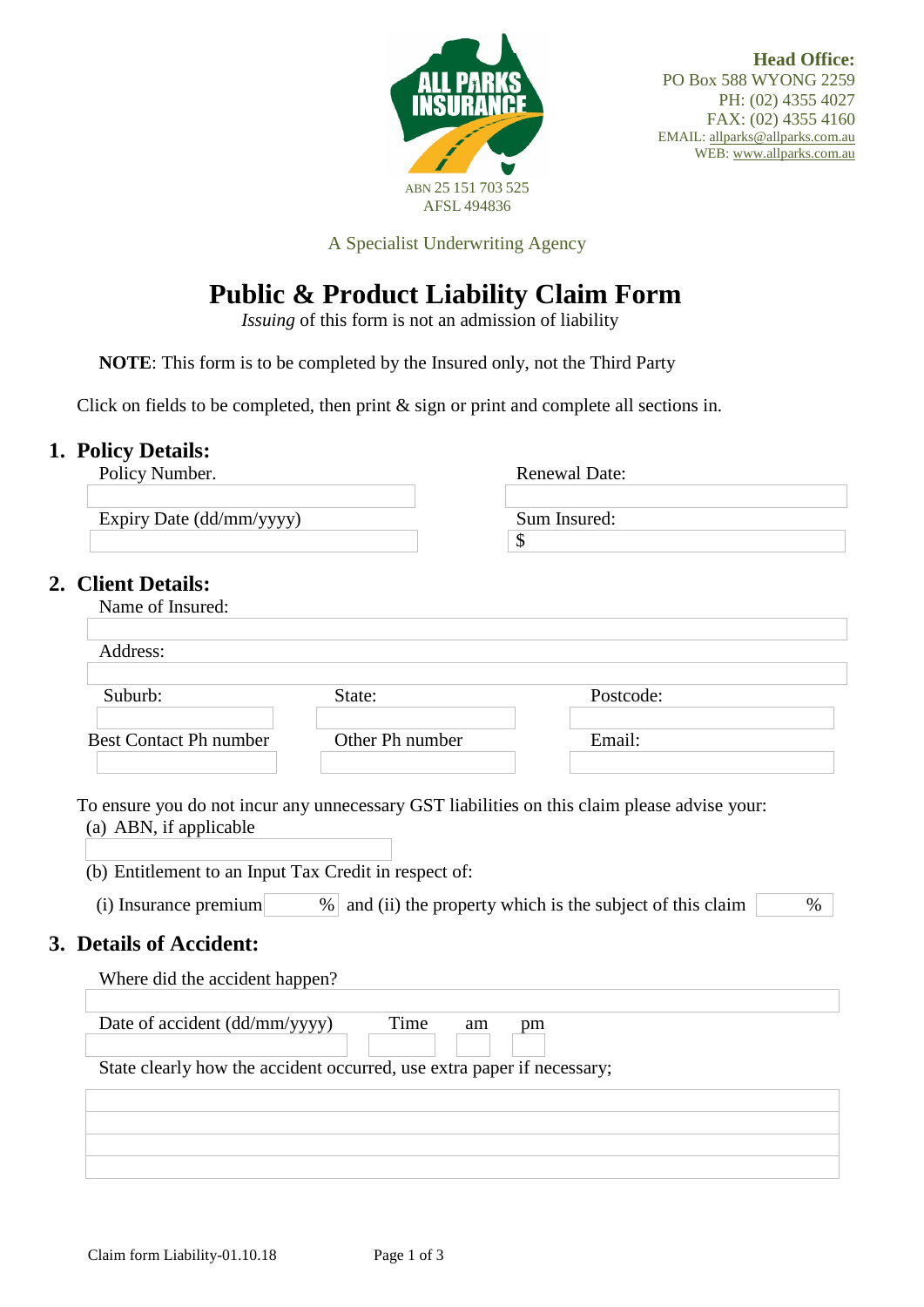|                                  | If YES, Please provide details include all documentation.     |           |               |                |
|----------------------------------|---------------------------------------------------------------|-----------|---------------|----------------|
|                                  |                                                               |           |               |                |
|                                  |                                                               |           |               |                |
|                                  | Was the accident reported to Police or WorkCover authorities? |           | Yes           | N <sub>o</sub> |
|                                  | If YES, Please provide details include all documentation.     |           |               |                |
|                                  |                                                               |           |               |                |
|                                  |                                                               |           |               |                |
|                                  |                                                               |           |               |                |
| 4. Witnesses:<br>Name:           |                                                               |           |               |                |
|                                  |                                                               |           |               |                |
| Address:                         |                                                               |           |               |                |
| Suburb:                          | State:                                                        | Postcode: |               |                |
| <b>Best Contact Ph number</b>    | Other Ph number                                               | Email:    |               |                |
|                                  |                                                               |           |               |                |
| 5. Damage caused to Property:    |                                                               |           |               |                |
| Name:                            |                                                               |           |               |                |
|                                  |                                                               |           |               |                |
| Address:                         |                                                               |           |               |                |
|                                  |                                                               |           |               |                |
| Description of damaged property: |                                                               |           |               |                |
| Nature of damage:                |                                                               |           | Estimate cost |                |
|                                  |                                                               |           | \$            |                |
| 6. Injury to persons:            |                                                               |           |               |                |
| Name:                            |                                                               |           | Age:          |                |
|                                  |                                                               |           |               |                |
| Nature of injury:                |                                                               |           |               |                |